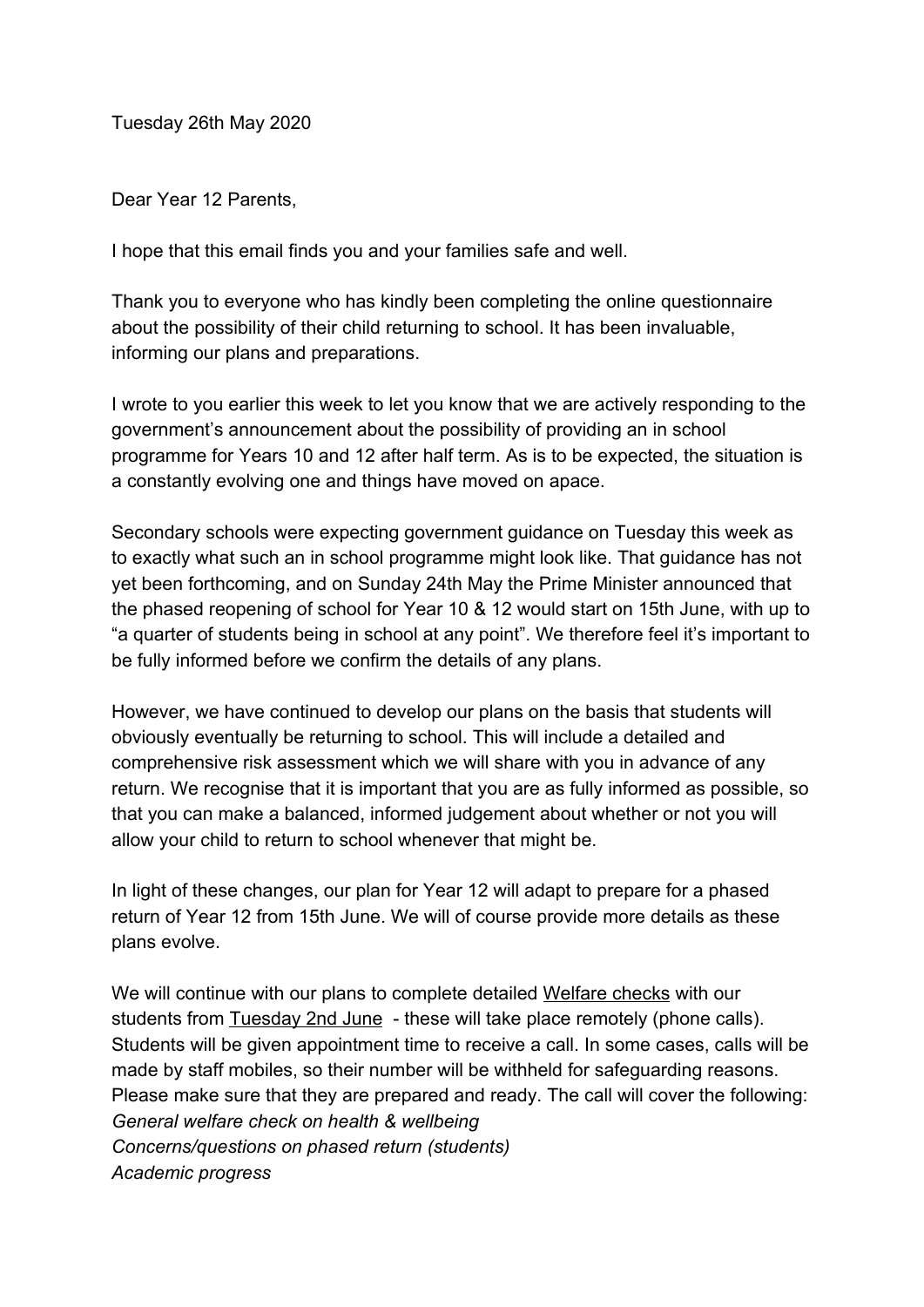## *Issues regarding ICT/remote learning Assessment Week 2 update (A-Level) - remote assessments*

I know that A-Level, Btec & RSL students have/will be given deadlines and schedules to complete assessed work. Any assessments are not meant to create anxiety, they are to be used by teaching staff to measure the level of understanding and knowledge of students in order to plan learning for the next term & beyond. No students will be disadvantaged, sharing any concerns or issues is very important at this stage.

Whatever happens, remote learning will continue for all classes over the next half term. Moving into the next half term, you will expect to see a more interactive approach to setting tasks remotely, one that will involve a more personalised touch from your teachers. Whilst we are aware that it is not necessarily realistic or appropriate to deliver a day exactly like the experience a child would expect in school, teachers will guide their students more interactively through the tasks they set. We will be making greater use of online software that allows for the use of audio and video. A blended approach to learning in Key Stage 5 will see students attending tutorials in school while continuing their learning remotely, somewhat similar to a university model of learning..

## **Communications**

Staff have been working tirelessly to call home and check in with students in their form groups - this is likely to have been from a withheld number. We've had some difficulties calling homes from outside school - some service providers/phones allow for calls from withheld numbers, and others don't. Please remember that your child can communicate with their form tutor via their google classroom or through their school gmail account. Subject teachers can be contacted in a similar way too.Please remember to ensure that you inform us of any changes to your contact details.

Please keep up to date with all communications sent - copies are always posted on the website on the letters and communications page under the Parents Tab.

## **Collecting and Returning Hard Copies of Work**

Where families have requested work as hard copy, this should be collected from the school office, if it is safe to do so. Please be advised that reception opening hours are from 9am - 1:30pm and that parents must make arrangements for pick up prior to collection with the school [post@thenorwoodschool.org](mailto:post@thenorwoodschool.org) to ensure that copies are ready.